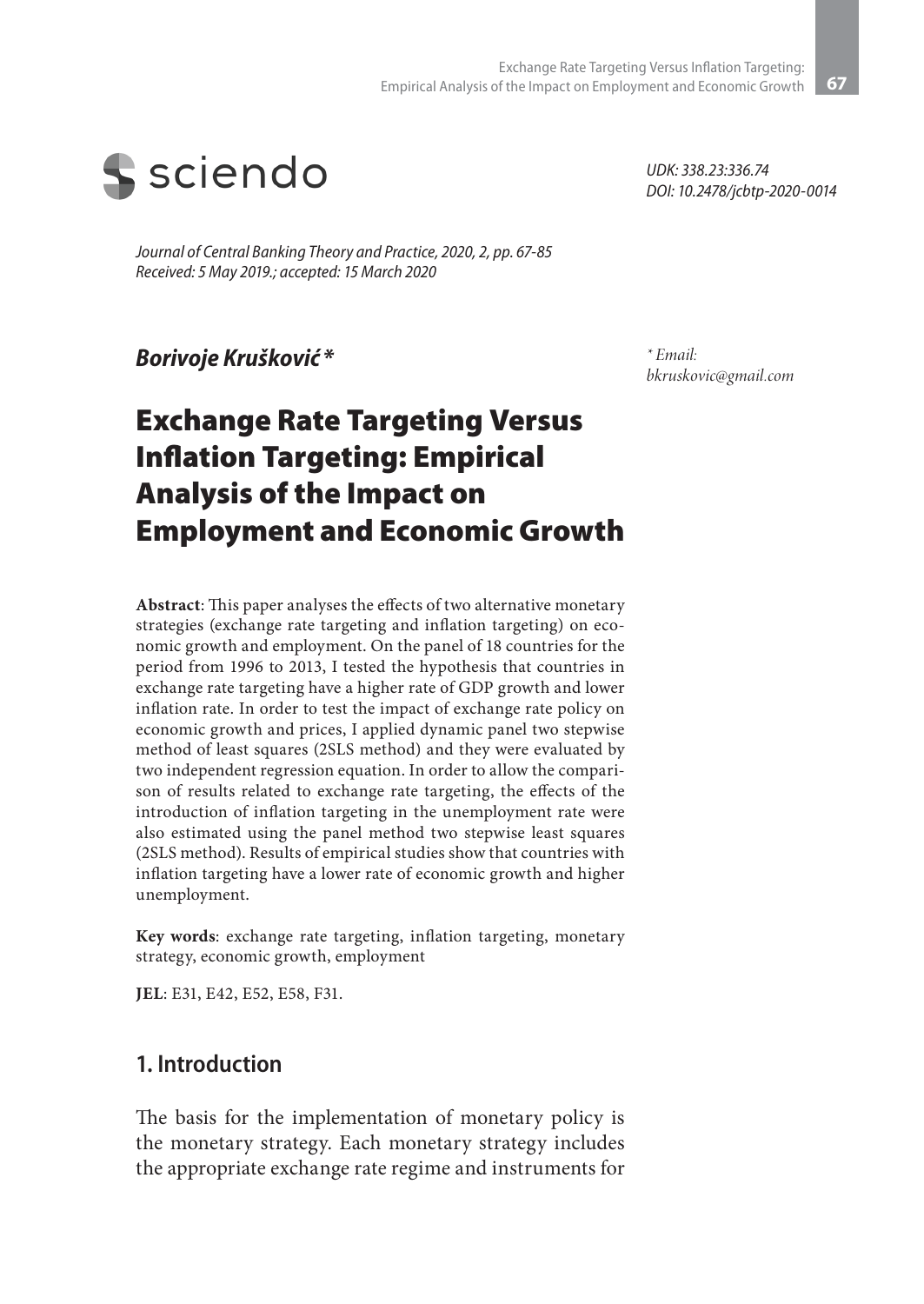achieving the ultimate goal of monetary policy. Monetary policy should act in a predictable and systematic way in order to stabilize expectations and increase the efficiency of macroeconomic policy.

When monetary policy aims at price stability, the optimal rules in an open economy differ considerably from the optimal rules in a closed economy. In a large open economy, price stability is achieved by inflation targeting. Inflation targeting is a monetary policy strategy which uses inflation expectation (Bulut, 2018). Inflation is usually targeted within the range of 1% and 3% (Fabris, 2018).

In the flexible exchange rate regime, monetary policy actions have effects both through the interest rate and through the exchange rate. Changes in the real exchange rate affect economic activity through external competitiveness. Bearing in mind the transmission of monetary mechanisms (interest rate and exchange rate), the central bank must select an operational target in order to achieve the ultimate goal of monetary policy. If a central bank uses an interest rate as an operational target, there is a potential risk of ignoring a very important exchange rate mechanism through which monetary policy operates.

The balance of payments surplus brings the central bank into a dilemma whether to target inflation or exchange rate. Inflation targeting leads to a sharp appreciation of the exchange rate, which adversely affects competitiveness, employment, output and economic growth, while exchange rate targeting can generate inflation. The combination of inflation targeting and exchange rate targeting, with a priority on the exchange rate, is an optimal monetary strategy for developing countries and emerging countries with a large foreign exchange inflow.

If the central bank does not prevent the appreciation of the nominal exchange rate, the real effective exchange rate would be appreciated. The anti-inflationary effect of this policy may be negligible, since the nominal exchange rate indirectly influences inflation, while the real effective exchange rate impacts directly. While foreign exchange-based stabilization can function in the fight against inflation in the initial stages of transition, it becomes an obstacle to economic growth at a later stage and generates the possibility of a currency crisis if the exchange rate is maintained at an overestimated level in the long run.

A central bank cannot influence the interest rate if it adopts the exchange rate targeting in the conditions of free capital mobility. If the central bank would respond to the mounting inflation by tightening monetary conditions, i.e. by increasing the interest rate, capital inflows would hamper an attempt to tighten. If the central bank intervenes in the foreign exchange market to prevent adapting the exchange rate, there will be an increase in money supply and aggregate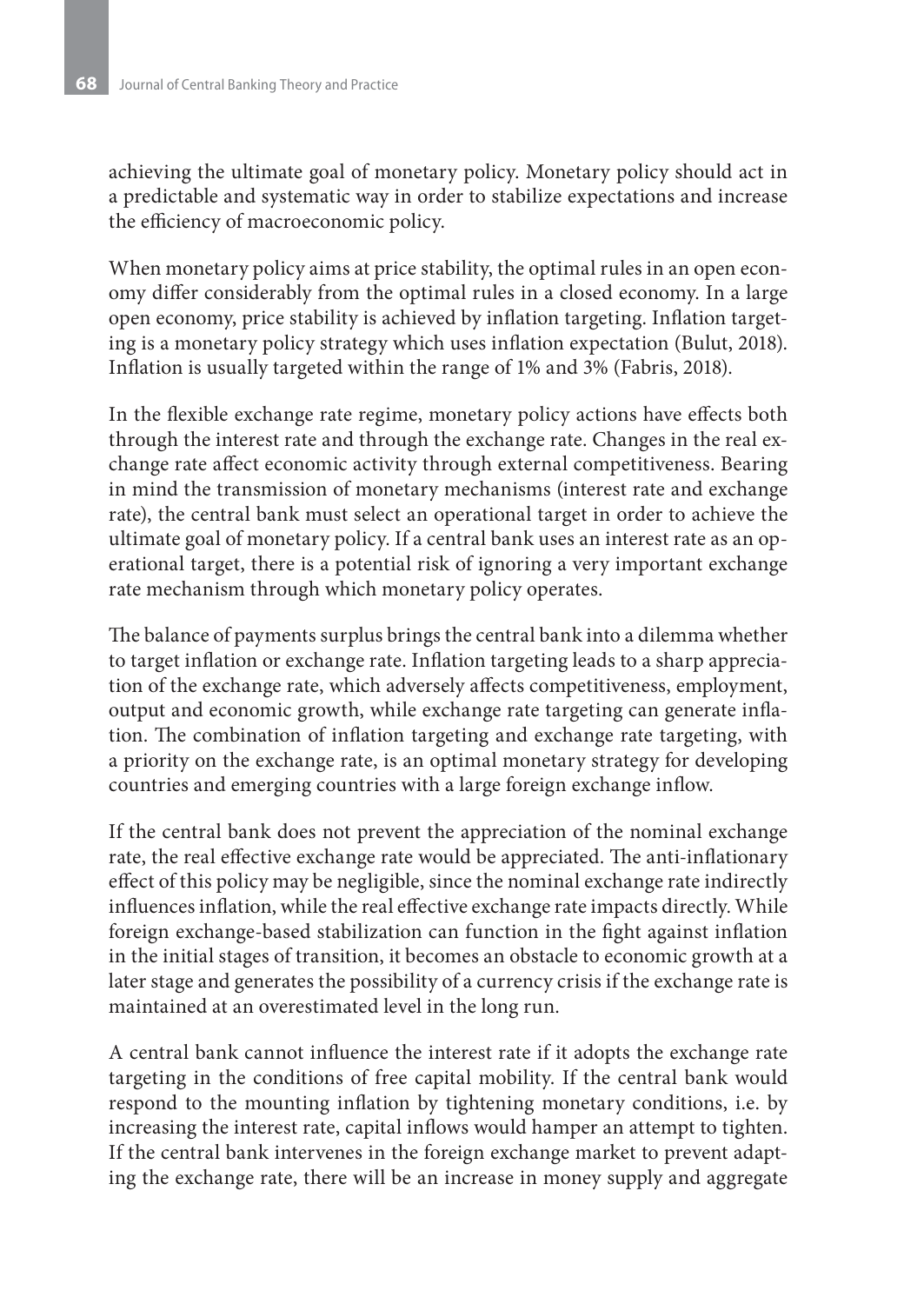demand, as well as inflation. This will continue as long as inflation is insufficient to cause the appreciation of the real exchange rate needed to balance the balance of payments. When a central bank targets the exchange rate, an attempt to influence aggregate demand and inflation by increasing the interest rate, this will be prevented by international capital flows.

The rest of this paper is organized as follows. Section 2 considers a preliminary examination of literature from the relevant scientific field. The hypotheses of interest are given in Section 3 which also describes the econometric model to be used in the analysis of inflation targeting and exchange rate targeting on employment and economic growth. It considers the data, methodologies and variables used in the study. A discussion of the results and implications is given in Section 4.

### **2. Literature Review**

Abu Asab, Cuestas and Montagnoli (2018) investigate and compare the relationship between inflation and inflation uncertainty under inflation targeting and, alternatively, a conventional fixed exchange rate regime, for a group of emerging countries. To do so they estimate GARCH in mean models and they find that there is a bi-directional relationship between inflation and inflation uncertainty under the two monetary strategies. It is also found that the fixed exchange rate regime has no impact on average inflation and inflation inertia, while inflation targeting has been successful at lowering both average inflation and inflation persistence. Maduku and Kaseeram (2018) analyse the impact of inflation, growth and exchange rate on unemployment in South Africa using 1980-2017 annual data spanning. Using the ARDL methodology they find that there is a negative long-run relationship between inflation and unemployment in South Africa and inflation is significant in explaining unemployment. Other variables of interest, economic growth and exchange rate are also significant in explaining unemployment. Fabris and Vujanovic (2017) find that the effect from the financial dollarization shock on the exchange rate is strong in the case of inflation targeting. Svensson (2016) shows that "leaning against the wind" with a higher monetary policy interest rate may have benefits in terms of lower real debt growth and associated lower probability of a financial crisis but has costs in terms of higher unemployment and lower inflation, importantly including a higher cost of a crisis when the economy is weaker. Habib, Mileva and Stracca (2016) investigate the impact of movements in the real exchange rate on economic growth based on five-year average data for a panel of over 150 countries in the post Bretton Woods period. They use external instruments to deal with possible reverse causality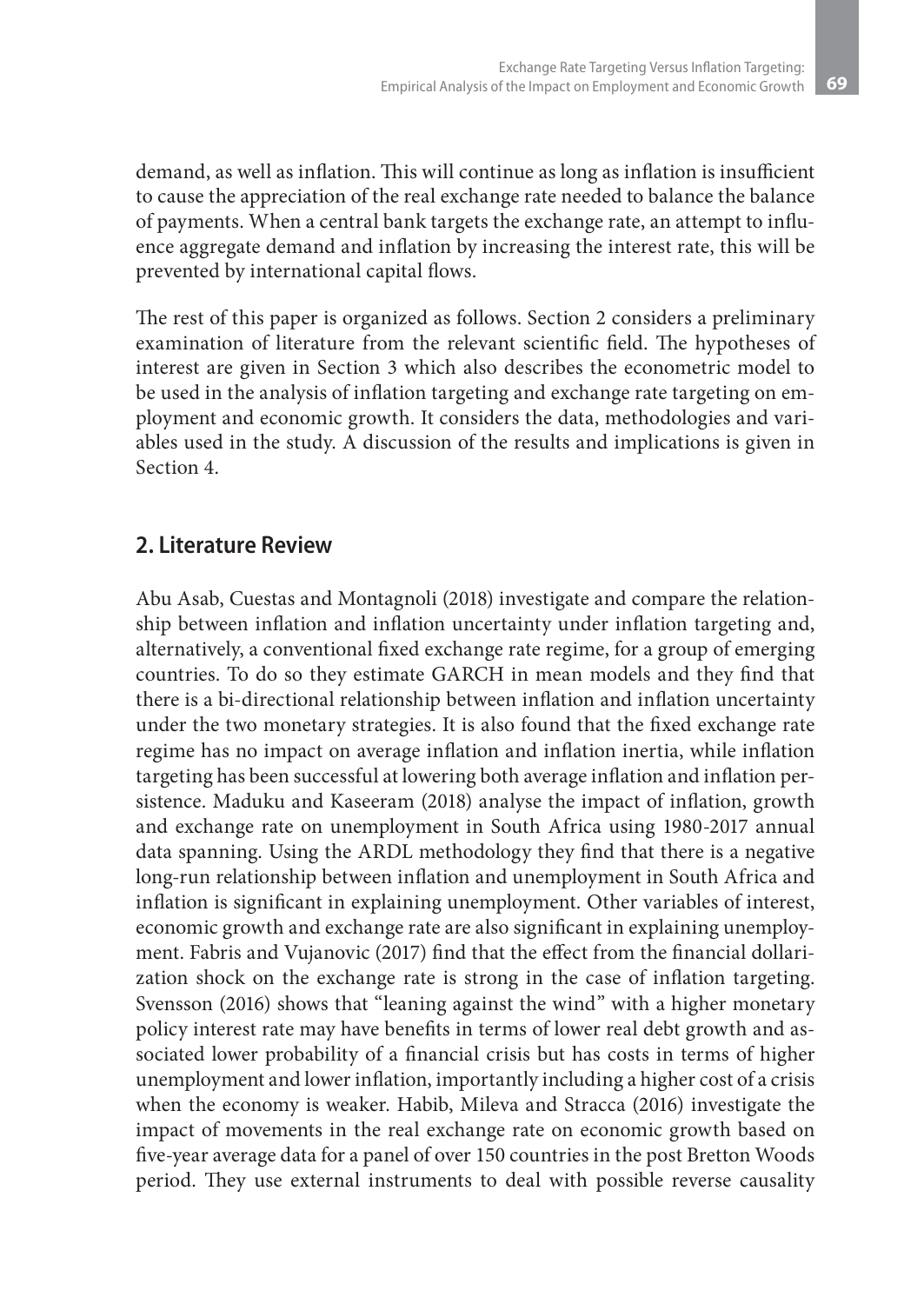from growth to the real exchange rate. Their country-specific instruments are global capital flows interacted with individual countries' financial openness and the growth rate of foreign exchange reserves. They find that a real appreciation (depreciation) significantly reduces (raises) annual real GDP growth. However, their results confirm this effect only for developing countries and for pegs. Cuestas, Gil-Alana and Taylor (2016) consider inflation rate differentials between seven Central and Eastern European Countries and the Eurozone. Their empirical findings suggest that the majority of countries experience non‐linearities in the inflation rate differential. However, there is only evidence of a persistent difference in some countries. Krušković (2016) shows that the exchange rate is a more significant transmission mechanism than the interest rate both in emerging markets and Serbia, and therefore that the exchange rate targeting is more favourable monetary strategy than inflation targeting in these countries. Svensson (2015) shows that if inflation expectations become firmly anchored at the inflation target even when average inflation deviates from the target, the long-run Phillips curve becomes nonvertical. During 1997-2011, average inflation expectations in Sweden were close to the inflation target of 2 percent, whereas average inflation fell short of the target by 0.6 percentage points. The estimates reported suggest that the slope of the long-run Phillips curve was about 0.75. Then the average unemployment rate was about 0.8 percentage points higher than if average inflation was on target. This is a large unemployment cost of undershooting the inflation target. Ehrmann (2015) tests to what extent inflation expectations are anchored in such circumstances, by comparing across periods when inflation is around target, (persistently) high, or (persistently) weak. He finds that under persistently low inflation, inflation expectations are not as well anchored as when inflation is around target: inflation expectations are more dependent on lagged inflation; forecasters tend to disagree more; and inflation expectations get revised down in response to lower-than-expected inflation, but do not respond to higherthan-expected inflation. Andersen, Malchow-Møller and Nordvig (2015) show that countries with inflation targeting weathered the crisis much better than countries with other monetary strategies, particularly countries with fixed exchange rates. Rey (2015) suggests that one of the determinants of the global financial cycle is monetary policy in the centre country, which affects leverage of global banks, capital flows and credit growth in the international financial system. Whenever capital is freely mobile, the global financial cycle constrains national monetary policies regardless of the exchange rate regime. For the past few decades, international macroeconomics has postulated the "trilemma": with free capital mobility, independent monetary policies are feasible if and only if exchange rates are floating. The global financial cycle transforms the trilemma into a "dilemma" or an "irreconcilable duo": independent monetary policies are possible if and only if the capital account is managed. Krušković and Maričić (2014)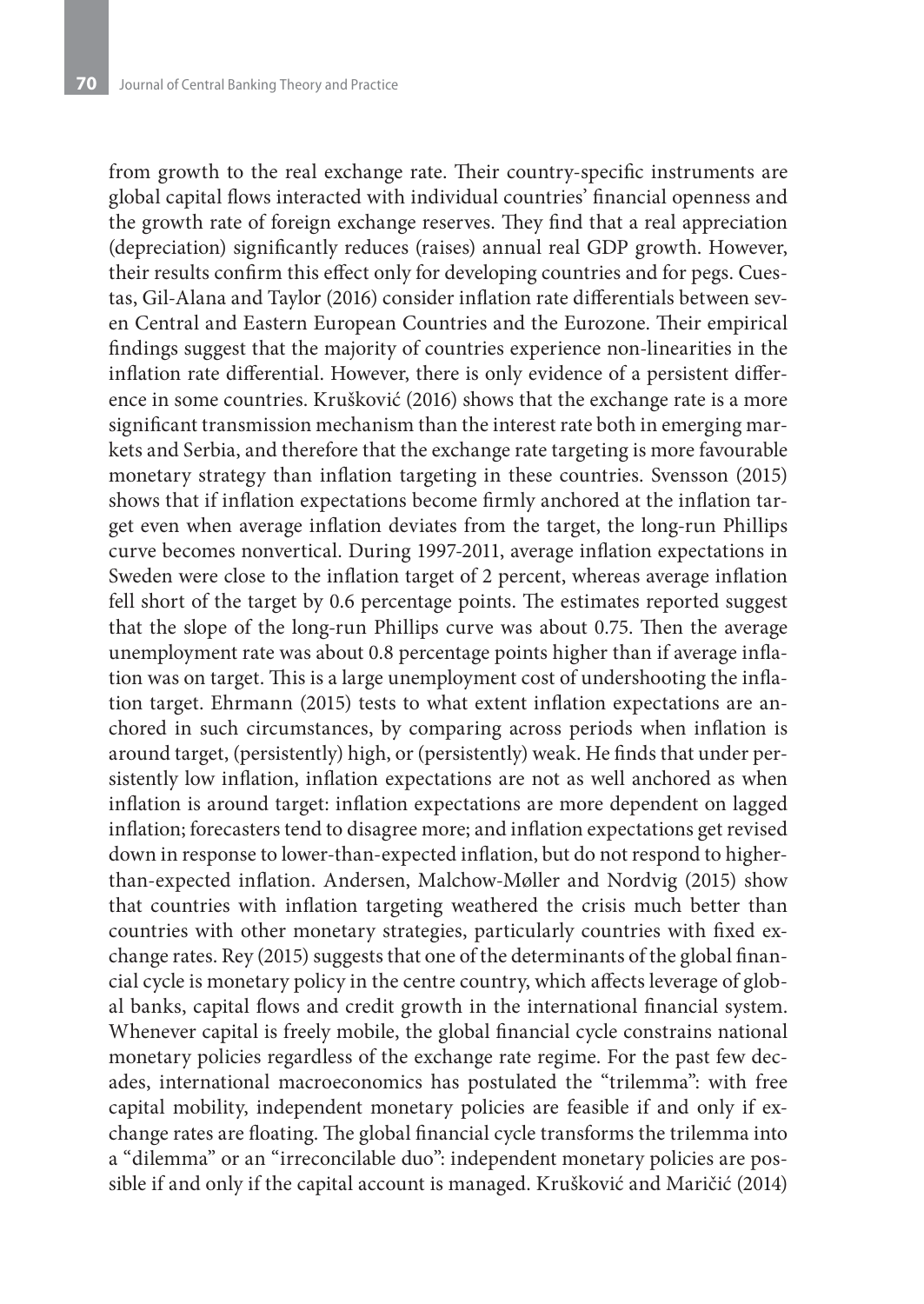examine how the adoption of inflation targeting affects the movement of the risk premium. The hypothesis they want to test is that the adoption of inflation targeting affects the reduction of the country risk premium by affecting the formation of a more stable macroeconomic environment through a more stable and predictable inflation rate in the medium and long term. Bussiere, Lopez and Tille (2014) assess the impact of appreciations, productivity booms and capital flow surges using a propensity-score matching approach to address causality issues. They show that appreciations associated with higher productivity have a larger impact on growth than appreciations associated with capital inflows. Furthermore, the appreciation per se tends to have a negative impact on growth and Fry-McKibbin and Wang (2014) show that inflation targeting tends to insulate developed countries, but is much less conclusive for the emerging countries during downturns. These results are opposite to those found for normal economic periods which are inconclusive for developed countries, but beneficial for emerging countries. Most concerning for emerging countries is that inflation targeters experience lower GDP growth in downturns. Both developed and emerging countries need to evaluate their choice of monetary regime by taking into account the trade-off between low and stable inflation during normal periods with growth during downturns. Ghosh, Ostry and Qureshi (2014) show that macroeconomic and financial vulnerabilities are significantly greater under less flexible intermediate regimes, including hard pegs, as compared to floats. While not especially susceptible to banking or currency crises, hard pegs are significantly more prone to growth collapses, suggesting that the security of the hard end of the prescription is largely illusory. Intermediate regimes as a class are the most susceptible to crises, but "managed floats", a subclass within such regimes, behave much more like pure floats, with significantly lower risks and fewer crises. However, managed floating is a nebulous concept; a characterization of more crisis prone regimes suggests no simple dividing line between safe floats and risky intermediate regimes. Daboussi (2014) investigates the effect of inflation targeting on inflation, output growth and interest rates based on panel data of 53 developing countries, of which 20 that adopted inflation targeting by the end of 2007. The results show that the empirical analysis confirms that the effect of inflation targeting in developing economies will contribute effectively to achieve economic performance. Yamada (2013) applies propensity score matching estimators with multiple outcomes to evaluate the impacts of exchange rate regimes (fixed, intermediate and flexible without inflation targeting) and inflation targeting on inflation rates in emerging and developing countries. Inflation-targeting does better than or at least as good work as a fixed regime in lowering inflation rates when compared with intermediate or flexible regimes and does not observe a clear difference in inflation rates between fixed and inflation-targeting regimes. Intermediate and flexible regimes provide higher inflation than fixed or inflation-targeting regimes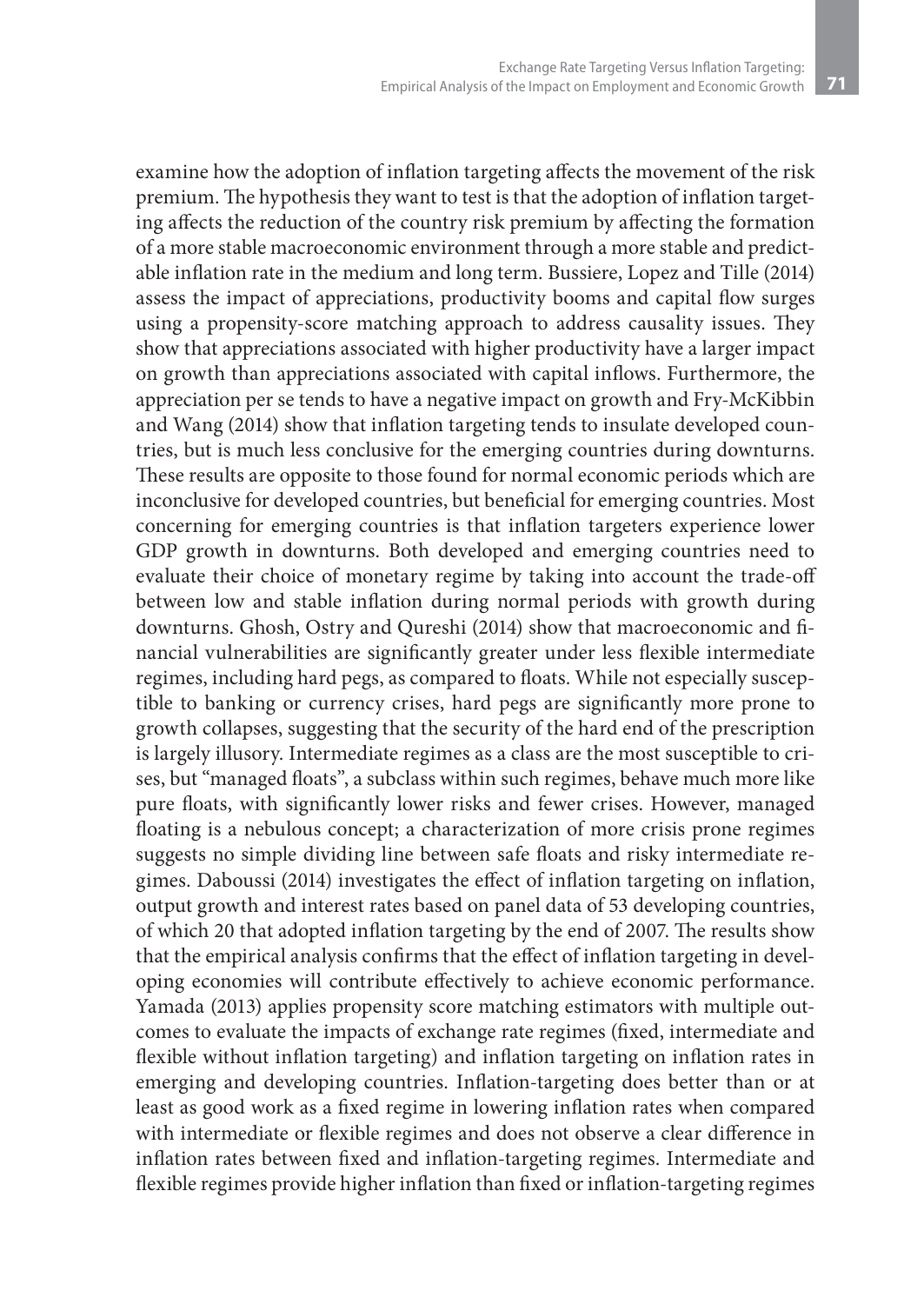in most cases. Bhar and Mallik (2013) examine the transmission and response of inflation uncertainty and output uncertainty on inflation and output growth in the UK using a bi-variate EGARCH model. Results suggest that inflation uncertainty has positive and significant effects on inflation before the inflation-targeting period, but that the effect is significantly negative after the inflation-targeting period. On the other hand, output uncertainty has a negative and significant effect on inflation and a positive effect on growth, while oil price rise significantly increase inflation for the UK. Results also indicate that inflation uncertainty significantly reduces output growth before and after the inflation-targeting period. Evans (2012) finds that either price‐level targeting or temporary above‐average inflation is nearly optimal policy to address liquidity trap crisis. Still, central bankers and the public generally question whether even a temporarily higher inflation rate could be beneficial in addressing a liquidity trap or could be consistent with price stability over the longer term. Di Nino, Eichengreen and Sbracia (2011) assume that productivity is higher in the tradeable-goods than in the non-tradeable-goods sector, and examine the roles of market structure, scale economies and wage flexibility in channelling resources from the latter to the former sector, increasing exports and real GDP. They then turn to Italy and verify empirically that undervaluation has positively affected its exports. Undervaluation has been helpful to increase the exports of high-productivity sectors, such as most manufacturing industries. Finally, they describe the misalignments of the lira/euro since 1861, analyse their determinants and draw the implications for Italy`s economic growth. Ncube and Ndou (2011) derive the inflation equation to search for a possible transmission channel between the real interest rate, inflation rate, exchange rates, real output growth rate using a Bayesian VAR sign restriction approach. Their findings show that the real interest rate reacts negatively to inflation rate shocks and the Fisher effect holds in the long run. They show that strict inflation targeting is not compatible with significant real output growth. However, a flexible inflation targeting which attaches a large weight to the role of real effective exchange rates results in a significant real output growth given the central bank desire to accumulate more foreign exchange reserves and high oil price inflation. Thus real effective exchange rate measuring competitiveness against trading partners matters more than domestic currency and nominal effective exchange rate depreciations. Rose (2011) provides a selective survey of the incidence, causes, and consequences of a country's choice of its exchange rate regime. While a fixed exchange rate with capital mobility is a well-defined monetary regime, floating is not; thus, it is unclear whether it is theoretically sensible to compare countries across exchange rate regimes. This comparison is quite difficult to make empirically. It is often hard to figure out what the exchange rate regime of a country is in practice, since there are multiple conflicting regime classifications. More importantly, similar countries choose radically different ex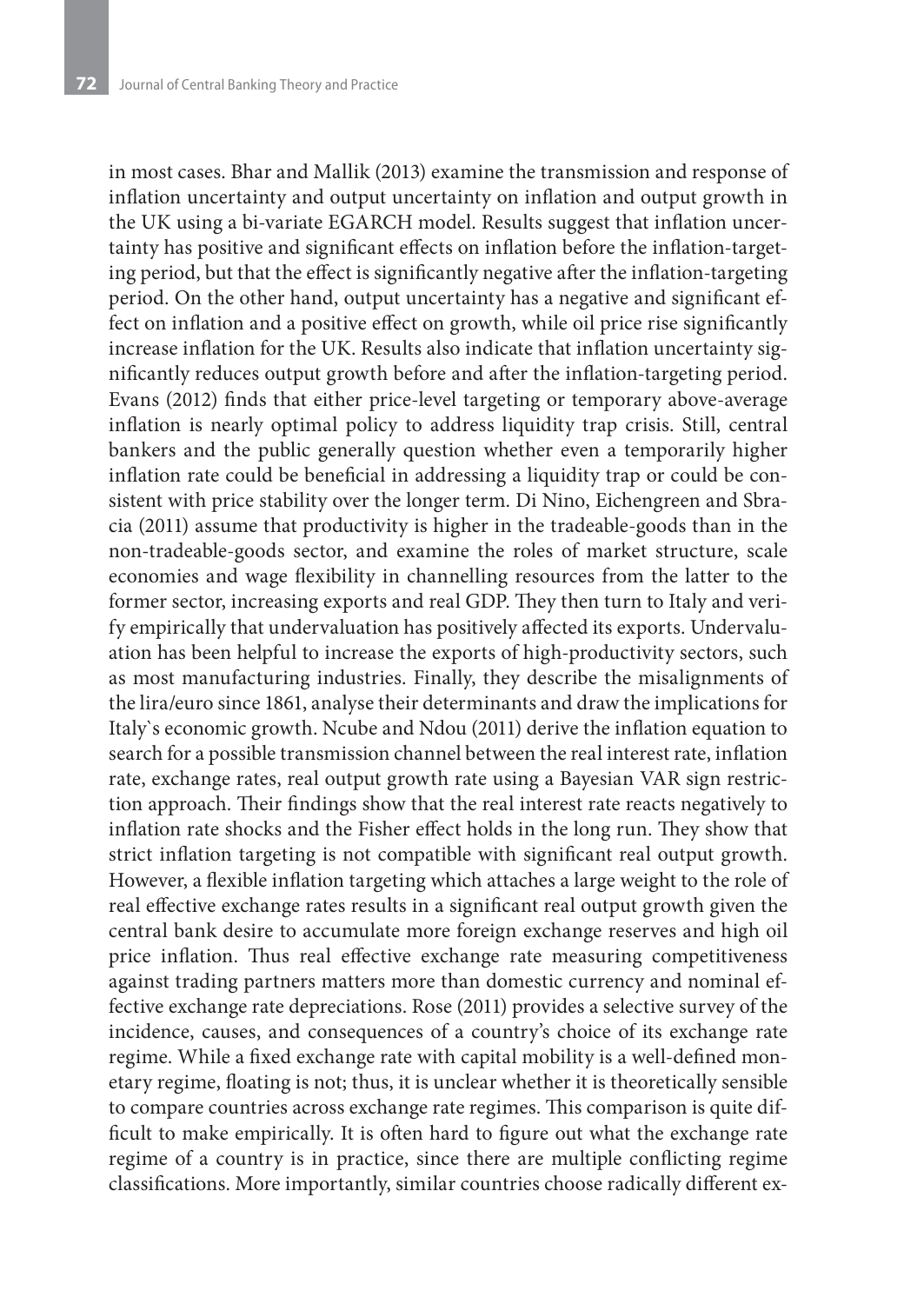change rate regimes without substantive consequences for macroeconomic outcomes like output growth and inflation. Wong, Clifton and Leon (2001) examine the impact of the introduction of inflation targeting on the unemployment-inflation trade-off in OECD countries. Theoretical models suggest that the credibility-enhancing effects of the adoption of inflation targeting should cause an improvement in the unemployment-inflation trade-off, i.e., that reducing inflation by a given amount should occur with a smaller rise in unemployment. Using a smooth transition regression model, it is shown that the improvement in this trade-off does not take place immediately after the adoption of inflation targeting; rather, it improves over time as the credibility of the central bank is established.

## **3. Empirical Analysis**

The panel of 18 countries for the period from 1996 to 2013, we tested the hypothesis that countries in exchange rate targeting (fixed exchange rate regime) have a higher rate of GDP growth and lower inflation rate. Two independent regressions were evaluated: in the first regression, the rate of growth of real gross domestic product per capita (approximated first difference of the logarithm of real GDP per capita) as the dependent variable, while in the second regression, inflation occurs as the dependent variable (approximated as the first difference of the logarithm of the annual consumer price index). Annual data on gross domestic product, inflation, the share of investment in GDP, the share of gross government expenditure in GDP and the share of exports in GDP were collected from the IMF WEO database in October 2013.

| Variable   | Description variables                                                                                                                               |
|------------|-----------------------------------------------------------------------------------------------------------------------------------------------------|
| <b>BDP</b> | Real gross domestic product per capita                                                                                                              |
| <b>INF</b> | The annual growth rate of consumer prices (annual inflation)                                                                                        |
| inv        | The share of investment in GDP                                                                                                                      |
| exports    | The share of exports in GDP                                                                                                                         |
| GGE        | The share of gross government expenditure in GDP                                                                                                    |
| FX_regime  | Artificial variable that takes the value 1 in the case of a fixed exchange rate of the<br>euro or the value 0 in the case of floating exchange rate |

**Table 1: Definition and description of the variables used in the models**

Table 2 presents the countries and the exchange rate regime.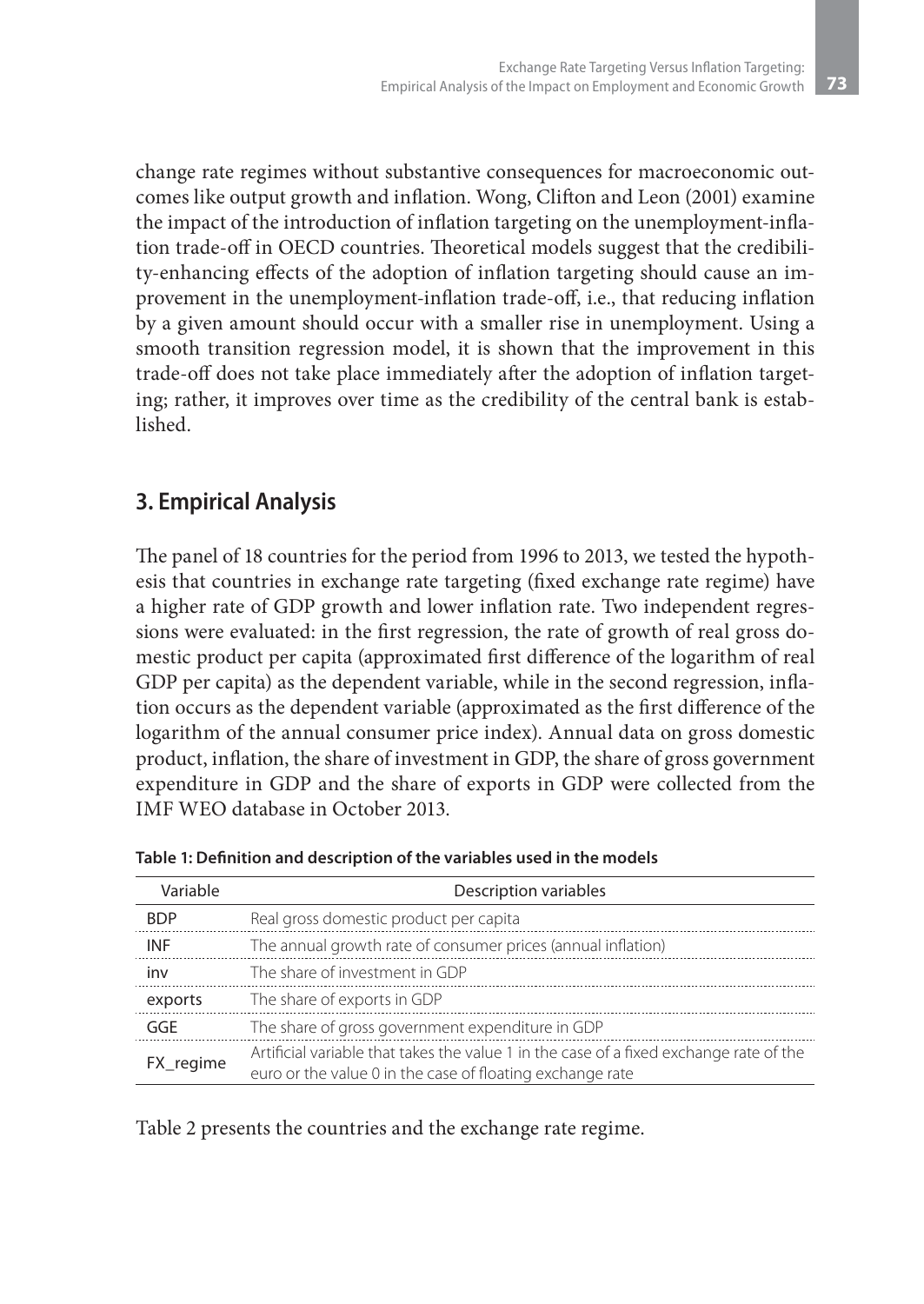| Country                | Exchange rate regime           |  |  |
|------------------------|--------------------------------|--|--|
| Albania                | Floating exchange rate         |  |  |
| Bosnia and Herzegovina | The currency board             |  |  |
| <b>Bulgaria</b>        | The currency board             |  |  |
| Montenegro             | Euro                           |  |  |
| Czech Republic         | Floating exchange rate         |  |  |
| Estonia                | Euro                           |  |  |
| Croatia                | Managed floating exchange rate |  |  |
| Cyprus                 | Euro                           |  |  |
| Latvia                 | Fixed exchange rate            |  |  |
| Lithuania              | Fixed exchange rate            |  |  |
| Hungary                | Floating exchange rate         |  |  |
| Macedonia              | Fixed exchange rate            |  |  |
| Malta                  | Euro                           |  |  |
| Poland                 | Floating exchange rate         |  |  |
| Romania                | Floating exchange rate         |  |  |
| Slovakia               | Furo                           |  |  |
| Slovenia               | Euro                           |  |  |
| Serbia                 | Floating exchange rate         |  |  |

**Table 2: Countries and the exchange rate regime**

#### **3.1. Methodology**

In order to test the impact of exchange rate policy on economic growth and price was applied dynamic panel two stepwise method of least squares (2SLS method) and were evaluated by two independent regression equation. In evaluating the regression equations are used instrumental variables:

- 1. correlated with the explanatory variables in the regression;
- 2. not correlated with the residuals.

The first step in the two stepwise method of least squares estimation involves ordinary least squares regression of each variable in the model on the set of instruments.

The second step involves the original regression equation, where all variables are replaced with values estimated from the regression from the first step. The coefficients of the regression coefficients represent two stepwise least squares.

In regression for economic growth, the first difference of the logarithm of the gross domestic product per capita (growth rate of real GDP) is used as the de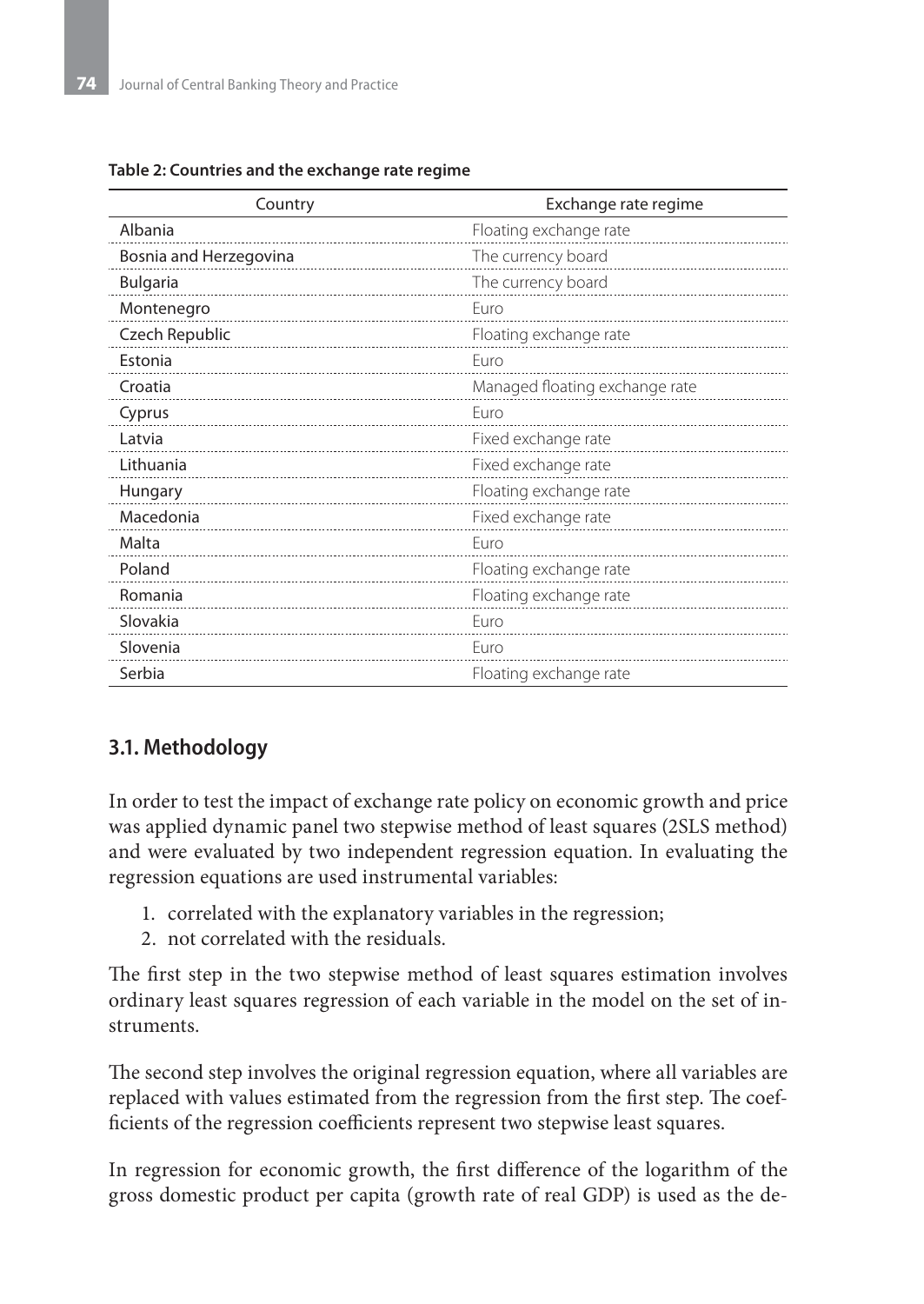pendent variable. The independent variables appear artificial variable for the exchange rate regime, the dependent variable lagged first difference of the share of investment in GDP and the first differential share of exports in gross domestic product. The following regression model is estimated:

 $\Delta \log(BDP)_{ii} = \beta \Delta \log(BDP)_{ii} + \beta_i FX = regime_{ii} + \beta_i \Delta (inv)_{ii} + \beta_i \Delta (\exp orts)_{ii} + \gamma_i + \varepsilon_{ii}$ 

where  $\gamma$  is a fixed time effect.

In regression for inflation, as the dependent variable, the annual inflation rate, as an independent exchange rate regime, the dependent variable lagged first difference of the share of gross government expenditure in GDP in the first differential share of exports in GDP. Estimated the following regression model:

 $\Delta \log(CPI)_{ii} = \beta_1 \Delta \log(CPI)_{ii-1} + \beta_2 FX$  regime<sub>it</sub>  $\beta_3 \Delta(inv)_{ii} + \beta_4 \Delta(\exp orts)_{ii} + \beta_5 \Delta(GGE)_{ii} + \gamma_t + \varepsilon_{ii}$ 

where  $\nu$ , is a fixed time effect.

For the analysis of the links between exchange rate regimes and economic growth and inflation, it is vital sign and significance of the parameter  $\beta$ <sub>2</sub>. This coefficient links? the macroeconomic performance of exchange rate regime. Bearing in mind the theoretical considerations about the fixed exchange rate, it is expected that in the regression coefficient  $\beta_2$  for economic growth is positive, while the regression of inflation expectations has negative value of this ratio.

Results of regression equations estimated two stepwise method of least squares for economic growth and inflation are shown in Table 3 and Table 4.

**Table 3: Results of the estimated regression links between economic growth and the exchange rate regime based on two stepwise method of least squares for a panel of 18 countries for the period from 1980 to 2013**

| Independent Variables            | Equation              |         |  |
|----------------------------------|-----------------------|---------|--|
| Variable                         | Coefficient           | p-value |  |
| $\Delta$ log(BDP) <sub>t-1</sub> | $0.45***$             | n nn    |  |
| Fx regime                        | $0.03***$             | 0.00    |  |
| $\Delta$ (inv)                   | $0.01***$             | N 00    |  |
| $\Delta$ (exports)               | $0.01***$             | N U 3   |  |
|                                  | $R^2 = 0.62$          |         |  |
|                                  | Adjusted $R^2$ = 0.62 |         |  |

Dependent Variable: Growth rate of real GDP per capita (Δlog (GDP))

Note: \*, \*\* and \*\*\* indicate statistical significance at the level of 10%, 5% and 1% respectively.

Results in Table 3 show that in the set of surveyed countries for the period from 1980 to 2013, the exchange rate regime has a statistically significant impact on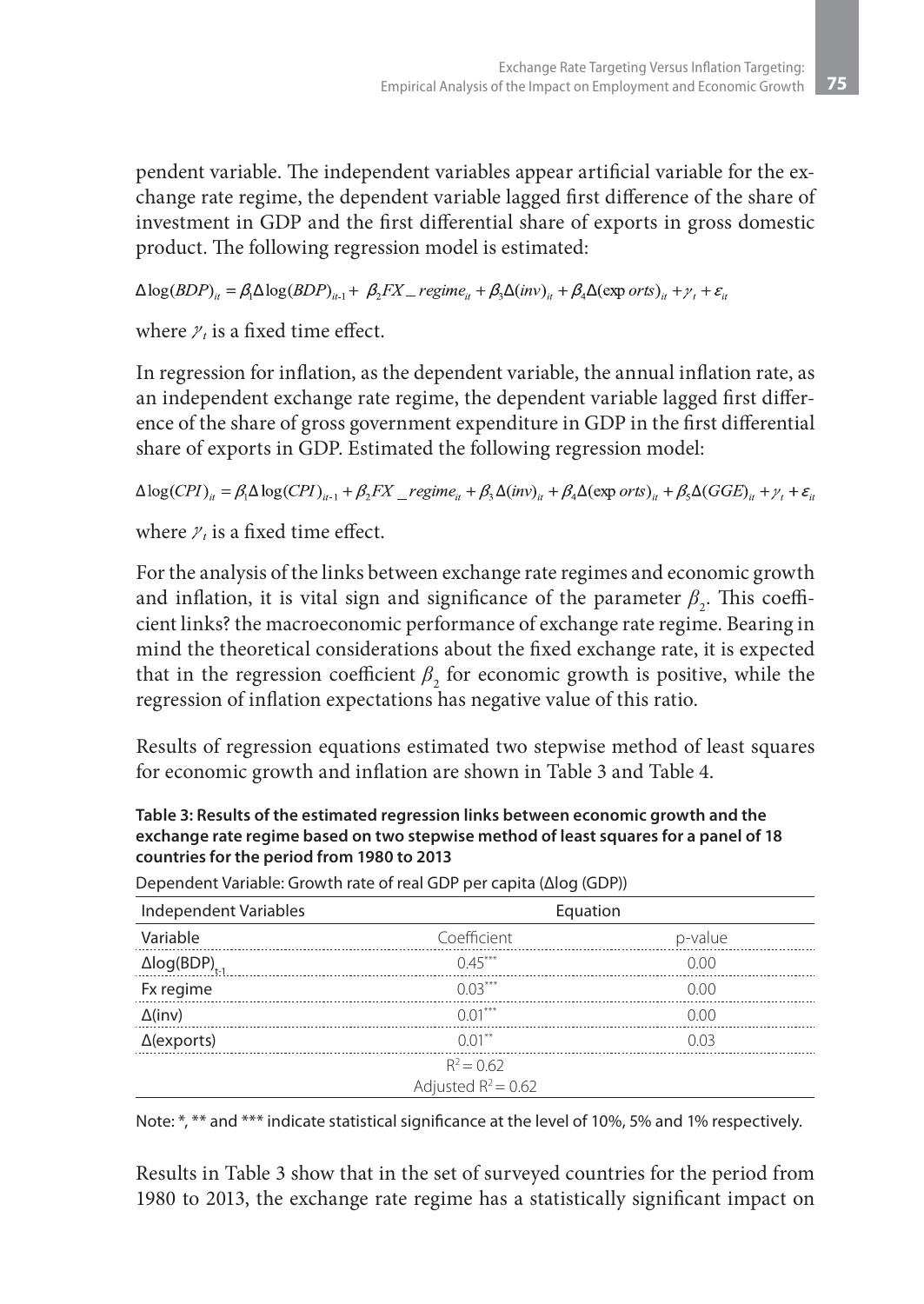economic growth (positive and statistically significant coefficient on the dummy variable FX\_REGIME). The value of the coefficient  $\beta_{2}$  of 0.03 indicates that for the given set of countries, adopting fixed exchange rate regime leads to an increase in the annual rate of GDP growth by 0.03 percentage points. The estimated coefficient on the lagged dependent variable indicates that the growth rate of real GDP in the sample indicates the level of persistence of 0.45, as well as to increase the share of investment in GDP by one percentage point, leading the growth rate of real GDP by 0.01 percentage point. The growth of the share of exports in GDP by one percentage point, increase the rate of GDP growth by 0.01 percentage point.

Fixed time effects are excluded from the model because they were not statistically significant (p-value greater than 0.10).

All variables are shown in Table 3 are statistically significant, while the variables lagged dependent, FX\_regime and the share of investment in GDP, with the probability of 99% can claim to be statistically significantly different from zero (p-value of 0.00 indicates a significance level of 1%), while the variable share of exports in GDP statistically significantly different from zero at a significance level of 5%, from 95% certainty we can say that variable affects the exports growth in real GDP.

The value of  $\mathbb{R}^2$  statistic indicates the part of the variation of the dependent variable that is explained by a set of explanatory variables, i.e. that the proposed specification model explains 62% of variation of the dependent variable.

Regression results for inflation and exchange rate regime are shown in Table 4:

#### **Table 4: Results of regression assessed the relationship between inflation and the exchange rate regime based on two stepwise method of least squares for panel of 18 countries for the period from 1980 to 2013**

| Independent Variables | Equation (1)                          |         |
|-----------------------|---------------------------------------|---------|
| Variable              | Coefficient                           | p-value |
|                       | $1.33*$                               | 0.07    |
| $INF_{t-1}$           | $0.69***$                             | 0.00    |
| Fx regime             | $-0.29***$                            | 0.00    |
| $\Delta$ (inv)        | $0.59***$                             | 0.00    |
| $\Delta$ (exports)    | $-0.05***$                            | 0.04    |
| $\Delta(GGE)$         | $0.08*$                               | 010     |
|                       | $R^2 = 0.55$<br>Adjusted $R^2$ = 0.50 |         |

Dependent variable: annual inflation rate

Note: \*, \*\* and \*\*\* indicate statistical significance at the level of 10%, 5% and 1% respectively. Time effects were included in the regression.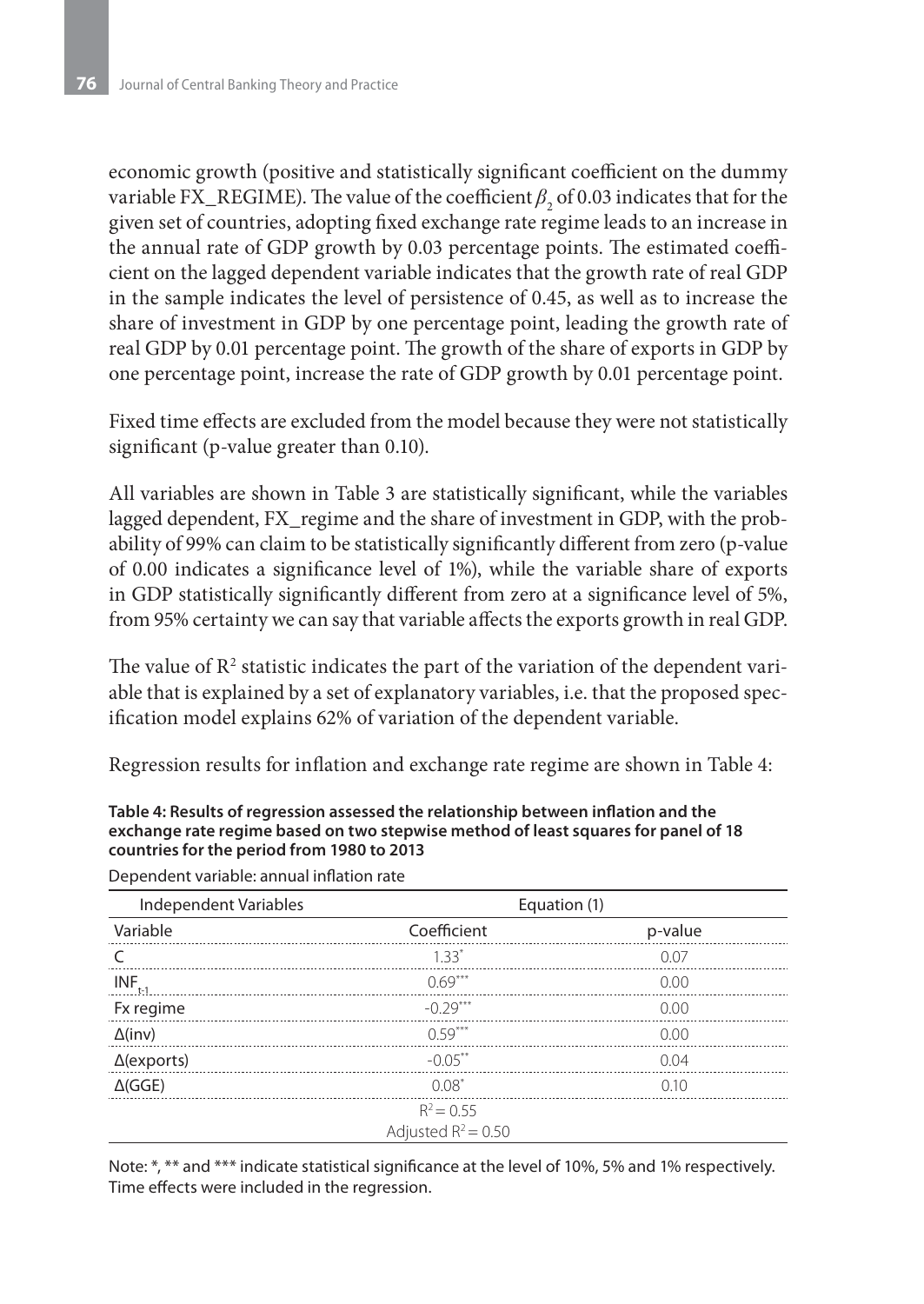The results in Table 4 are consistent with the theoretical assumption that fixing the exchange rate leads to lower inflation. This is indicated by a negative and statistically significant estimated coefficient  $\beta_2$  (-0.29). This coefficient is significant at a significance level of 1%, and its value indicates that the adoption of inflation targeting leads to a decrease in the annual rate of inflation by 0.29 percentage points.

Annual inflation in the sample expressed a high level of persistence of 0.69. This is indicated by the value of the coefficient  $\beta_1$ . This ratio was also statistically significant at a significance level of 1%. The value of the coefficient  $\beta_3$  indicates that the increase in the share of investment in GDP by one percentage point leads to an increase in the annual rate of inflation by 0.59 percentage points. In the same direction operates also increase in the share of government expenditure in GDP, whose growth of one percentage point leads to an increase in the annual rate of inflation of 0.08 percentage points. The growth of the share of exports in GDP by one percentage point leads to a decrease in the annual rate of inflation of 0.05 percentage points.

The constant (C) denotes a fixed time effects. P-value of 0.07, which corresponds to the estimated constant, suggests that the fixed effects are not statistically significant at a significance level of 10%, and are therefore retained in the model.

The value of the coefficient of determination of 0.55 indicates that the variables in the model explained 55% of the total variance of the dependent variable.

#### **3.2. Assessment of the effects of the adoption of inflation targeting on the unemployment rate**

In the previous section it is shown that a fixed exchange rate (exchange rate targeting) has a positive impact on economic growth, this paper shows that compared to the alternative exchange rate regime (flexible exchange rate regime), fixing the exchange rate leads to higher rates of growth of real GDP of 0.03 percentage points.

Based on the same data we tested the hypothesis that the adoption of inflation targeting has resulted in a higher unemployment rate. New regression was estimated in which the dependent variable is annual unemployment rate. The unemployment rate is approximated as the first difference of the logarithm of the number of unemployed.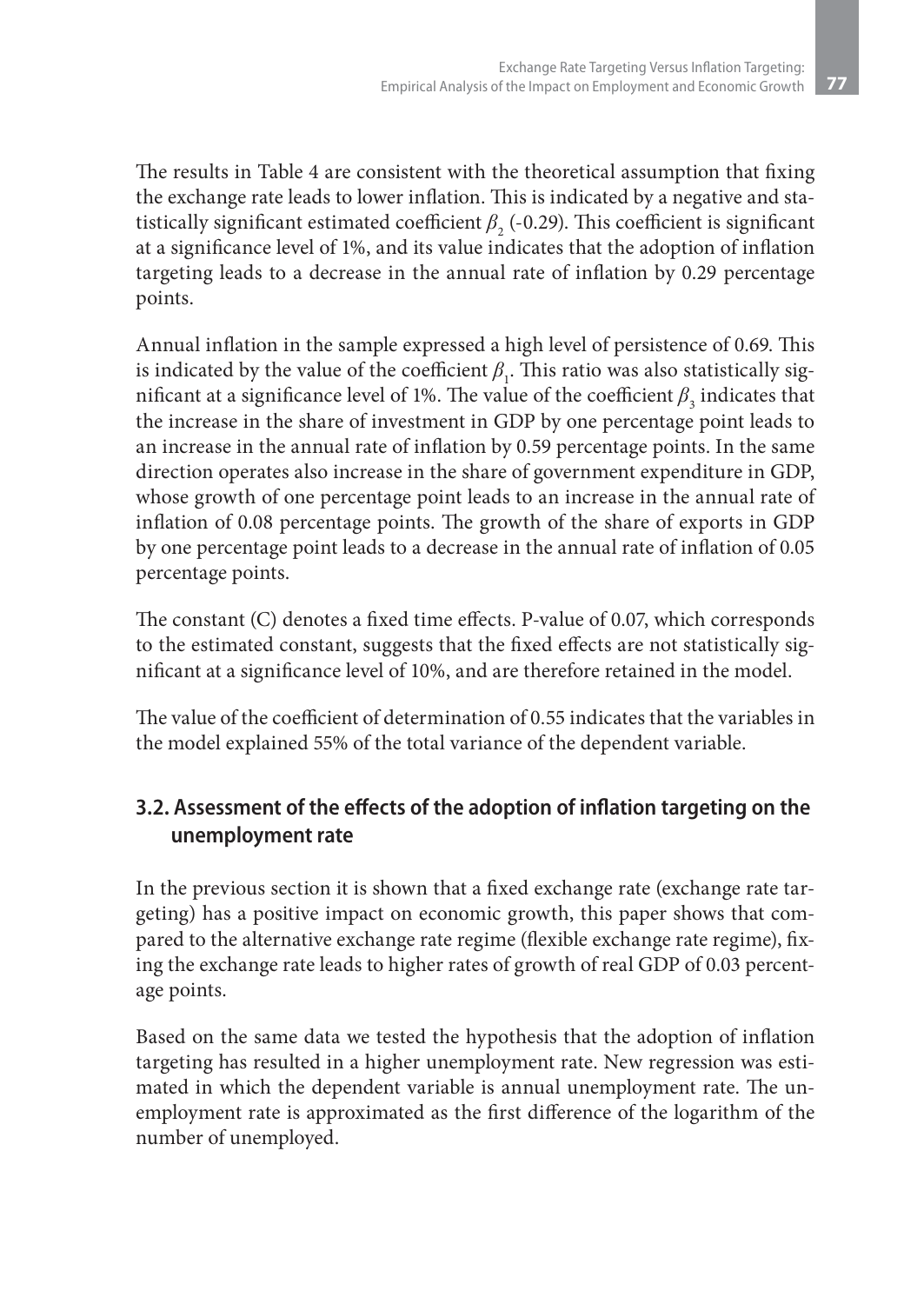| Variable        | Description variables                                                                                                                                                     |  |  |
|-----------------|---------------------------------------------------------------------------------------------------------------------------------------------------------------------------|--|--|
| UN RATE         | Annual rate of unemployment                                                                                                                                               |  |  |
| <b>BDP</b>      | Real gross domestic product per capita                                                                                                                                    |  |  |
| <b>INV</b>      | Share of investment in GDP                                                                                                                                                |  |  |
|                 | Artificial variable that takes the value 1 in the case of the inflation<br>targeting, and the value 0 otherwise                                                           |  |  |
| IT*UNEMPLOYMENT | Variable that represents the interaction between inflation targeting and<br>the average unemployment rate in the period before the introduction<br>of inflation targeting |  |  |

#### **Table 5: Definition and description of the variables used in the models**

Table 6 gives information on the adoption of inflation targeting countries that make up the panel.

| Table 6: Inflation targeting and the date of the adoption of inflation targeting by the |  |
|-----------------------------------------------------------------------------------------|--|
| country                                                                                 |  |

| Country                | Inflation targeting |
|------------------------|---------------------|
| Albania                | Since 2009          |
| Bosnia and Herzegovina | No                  |
| Bulgaria               | No                  |
| Montenegro             | No                  |
| Czech Republic         | Since 1997          |
| Estonia                | No                  |
| Croatia                | No                  |
| Cyprus                 | No                  |
| Latvia                 | No                  |
| Lithuania              | <b>No</b>           |
| Hungary                | Since 2001          |
| Macedonia              | No                  |
| Malta                  | No                  |
| Poland                 | Since 1998          |
| Romania                | <b>Since 2005</b>   |
| Slovakia               | No                  |
| Slovenia               | No                  |
| Serbia                 | Since 2006          |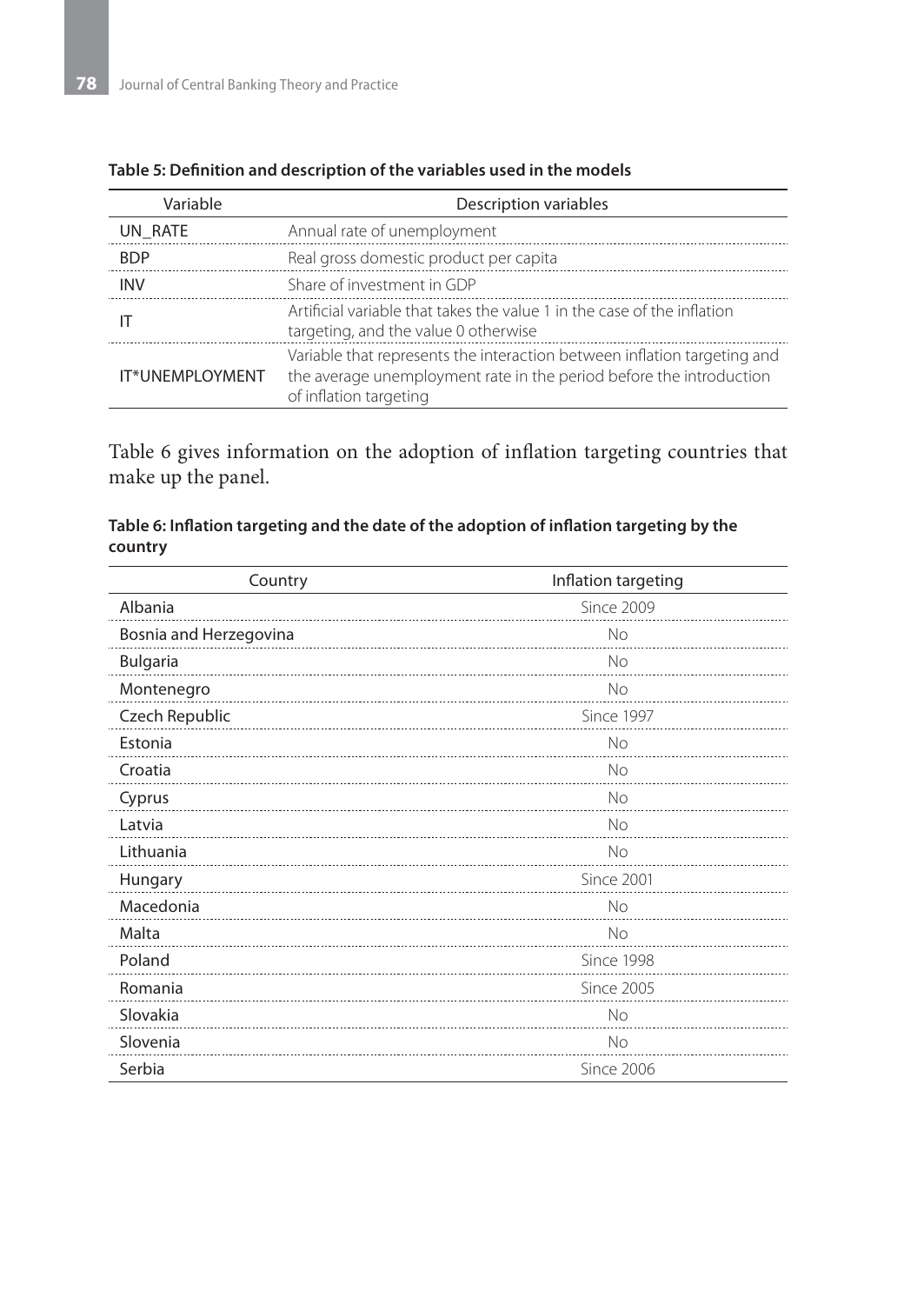#### 3.2.1. Methodology

In order to allow comparison of results from the previous section related to the targeting of the exchange rate, the effects of the adoption of inflation targeting on the unemployment rates were also estimated using the panel method stepwise least squares (2SLS method) as described in the previous section.

The unemployment rate appears as a dependent variable, while artificial variable for inflation targeting, the growth rate of gross domestic product, the first difference of the share of investment in GDP, and the first difference of the share of exports in gross domestic product appear as the independent variable. The following regression model is estimated:

 $\Delta \log (UN\_RATE)_{ii} = \beta_1 IT_{ii} + \beta_2 \Delta \log (BDP)_{ii-1} + \beta_3 \Delta (INV)_{ii} + \beta_5 \Delta (INF)_{ii} + Y_i + \varepsilon_{ii}$ 

where  $Y_i$  is a fixed comparative effect.

 $\Delta \log (UN\_RATE)_{it} = \beta_l IT_{it} + \beta_2 \Delta \log (BDP)_{it-1} + \beta_3 \Delta (INV)_{it} + Y_i + \varepsilon_{it}$ 

where  $Y_i$  is a fixed comparative effect.

The third equation shown in Table 7 aims to test the hypothesis that the effect of the adoption of inflation targeting on unemployment depends on the initial level of unemployment. For these purposes, a new variable is introduced that represents the interaction between the artificial variables IT and the average unemployment rate in the period before the adoption of inflation targeting.

 $\Delta \log (UN\_RATE)_{it} = \beta_1 IT_{it} * UNEMPLOYMENT + \beta_2 \Delta \log (BDP)_{it-1} + \beta_3 \Delta (INV)_{it} + \gamma_i + \varepsilon_{it}$ 

where  $Y_i$  is a fixed comparative effect.

For the analysis of the links between targeting the exchange rate and economic growth and inflation, sign and significance of the parameter  $\beta_{_1}$  are vital. This coefficient links the movement of the unemployment rate with the adoption of inflation targeting. The value of the coefficient indicates how much is going to change the value of the dependent variable in the event that a country adopts inflation targeting in relation to the situation in which the country implements an alternative monetary strategy.

Bearing in mind the theoretical considerations of inflation targeting, it is expected that in the regression of unemployment estimated value of the coefficient  $\beta_{1}$  is positive as a result of significantly higher opportunity cost of low inflation rates compared to other monetary policy strategy.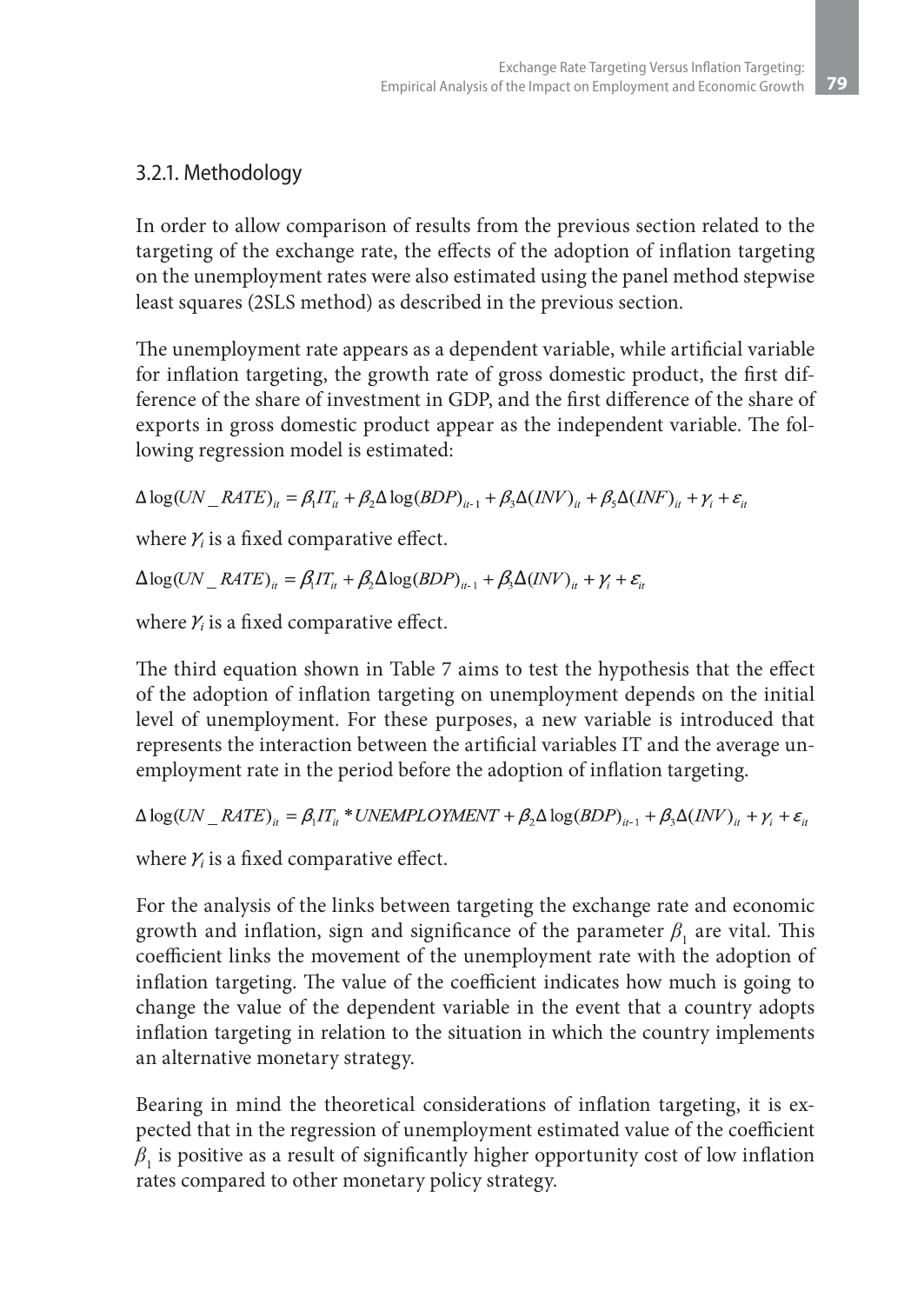Results of regression equations estimated two stepwise least squares method for the unemployment rate are shown in Table 7.

| Independent variables         | Equation (1)         |                       | Equation (2)                            |                       | Equation (3)          |         |
|-------------------------------|----------------------|-----------------------|-----------------------------------------|-----------------------|-----------------------|---------|
| Variable                      | Coefficient          |                       | p-value Coefficient p-value Coefficient |                       |                       | p-value |
|                               | $0.12***$            | 0.00                  | $0.10***$                               | 0.00                  | 0.10                  | 0.00    |
| IT                            | $0.07*$              | 010                   | $0.09***$                               | 0.03                  |                       |         |
| $INF_{t-1}$                   | $-0.01$              | 0.50                  |                                         |                       |                       |         |
| $\Delta$ (INV) <sub>t-1</sub> | $-0.01$ <sup>*</sup> | 0.10                  | $-0.01***$                              | 0.10                  | $-0.01$ <sup>**</sup> | 0.00    |
| $\Delta$ (GDP) <sub>t-1</sub> | $-0.11$ <sup>*</sup> | 010                   | $-0.18$ <sup>*</sup>                    | 0.08                  | $-0.15$ <sup>*</sup>  | 0.08    |
| IT*UNEMPLOYMENT               |                      |                       |                                         |                       | $0.10***$             | 0.00    |
|                               | $R^2 = 0.74$         |                       | $R^2 = 0.74$                            |                       | $R^2 = 0.76$          |         |
| Adjusted $R^2$ = 0.71         |                      | Adjusted $R^2 = 0.72$ |                                         | Adjusted $R^2 = 0.74$ |                       |         |

**Table 7: Results of the estimated regression links between unemployment and inflation targeting on the basis of two stepwise method of least squares for a panel of 18 countries for the period from 1980 to 2013**

Note: \* , \*\* and \*\*\* indicate statistical significance at the level of 10%, 5% and 1% respectively. Fixed effects relating to the countries included in the regression.

Results in Table 7 are consistent with the hypothesis that the adoption of inflation targeting leads to higher unemployment rate. This is indicated by a positive and statistically significant estimated coefficient  $\beta_1$  (0.07 in Equation 1 and 0.09 in Equation 2). In the first specification, the coefficient is significant at a significance level of 10%, and its value indicates that the adoption of inflation targeting leads to an increase in the annual rate of unemployment by 0.07 percentage points compared to the alternative strategy of monetary policy.

Albeit the expected negative sign (-0.01), the coefficient of the annual rate of inflation, was not statistically significant (p-value of 0.50) and this variable was excluded from further analysis.

Change in the share of investment in GDP has a negative impact on the unemployment rate and the impact was confirmed through all three specifications of the model in which the coefficient on the share of investment in GDP is negative and statistically significant (in the first two specifications coefficient is significant at the level of significance of 10%, while the specification in the last significant increased up to 1%). The value of this ratio is unchanged in all three specifications, indicating the robustness of the results.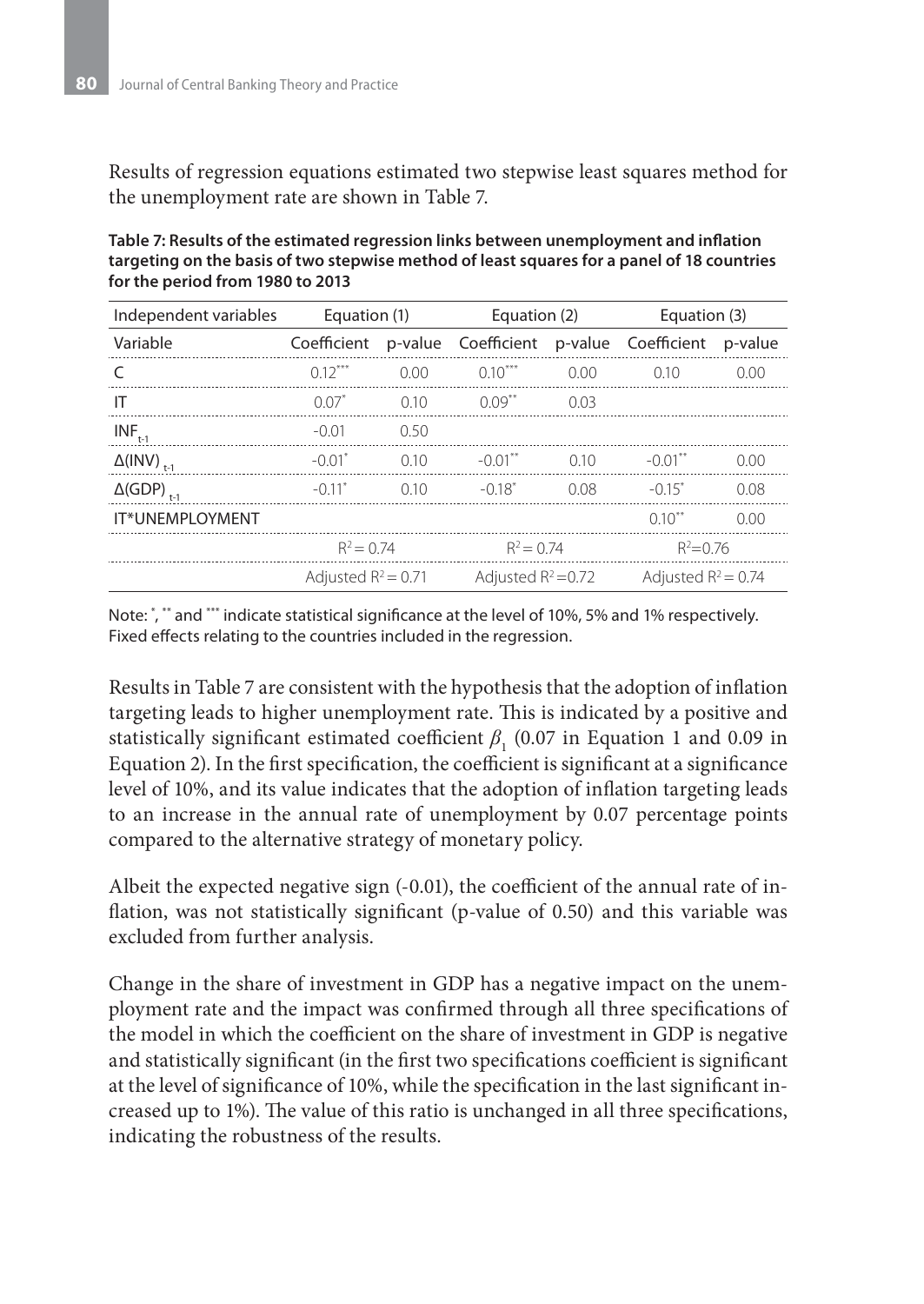The growth rate of real GDP, as expected, has a negative impact on the unemployment rate. In all three of the estimated specifications, the estimated negative at the level of 10% is statistically significant coefficient on the growth rate of real GDP.

Bearing in mind the coefficient on inflation rate, although its expected sign is not statistically significant, the INF variable is excluded from the analysis and estimated in the equation 2.? All remaining variables in the model are still statistically significant and have the expected sign. Improvement in relation to equation 1 is reflected in the increasing significance of the coefficient with artificial variable IT, as well as the increase in adjusted coefficient of determination (adjusted R2 ) increased from 71% in equation 1 to 72% in equation 2, which justifies the exclusion variable inflation from the model.

Equation 3 aims to test the extent to which the adoption of inflation targeting affect the unemployment rate, taking into account the initial level of unemployment. This is indicated with a variable coefficient IT\*UNEMPLOYMENT. Rated coefficient is positive (0.10) and statistically significant at a significance level of 1%. The positive value of this ratio indicates that the adoption of inflation targeting has a greater impact on the growth rate of unemployment if the country had a higher unemployment rate in the period before it adopted inflation targeting. Also, the introduction of these variables in the model has increased the coefficient of determination and adjusted coefficient of determination.  $\mathbb{R}^2$  is 74%, as it was in the first two specifications, increased to 76%, which indicates that the percentage of the explained variance of the dependent variable increased by 2 percentage points.

#### **4. Conclusion**

When targeting a foreign exchange rate, the decisions of the central bank are affected by the "trilemmas" of macroeconomic policies, but the real exchange rate can still be used to encourage employment and economic growth. Therefore, although the stabilization based on open market operations has a tendency to reduce economic activity, the central bank can always target the real exchange rate which, at least partially, compensates for contraction effects of stabilization. Monetary policy instruments can reduce inflation without limiting the "macroeconomic trilemmas." The long-term balance is stable if nominal wages are flexible and if the central bank maintains a competitive real exchange rate.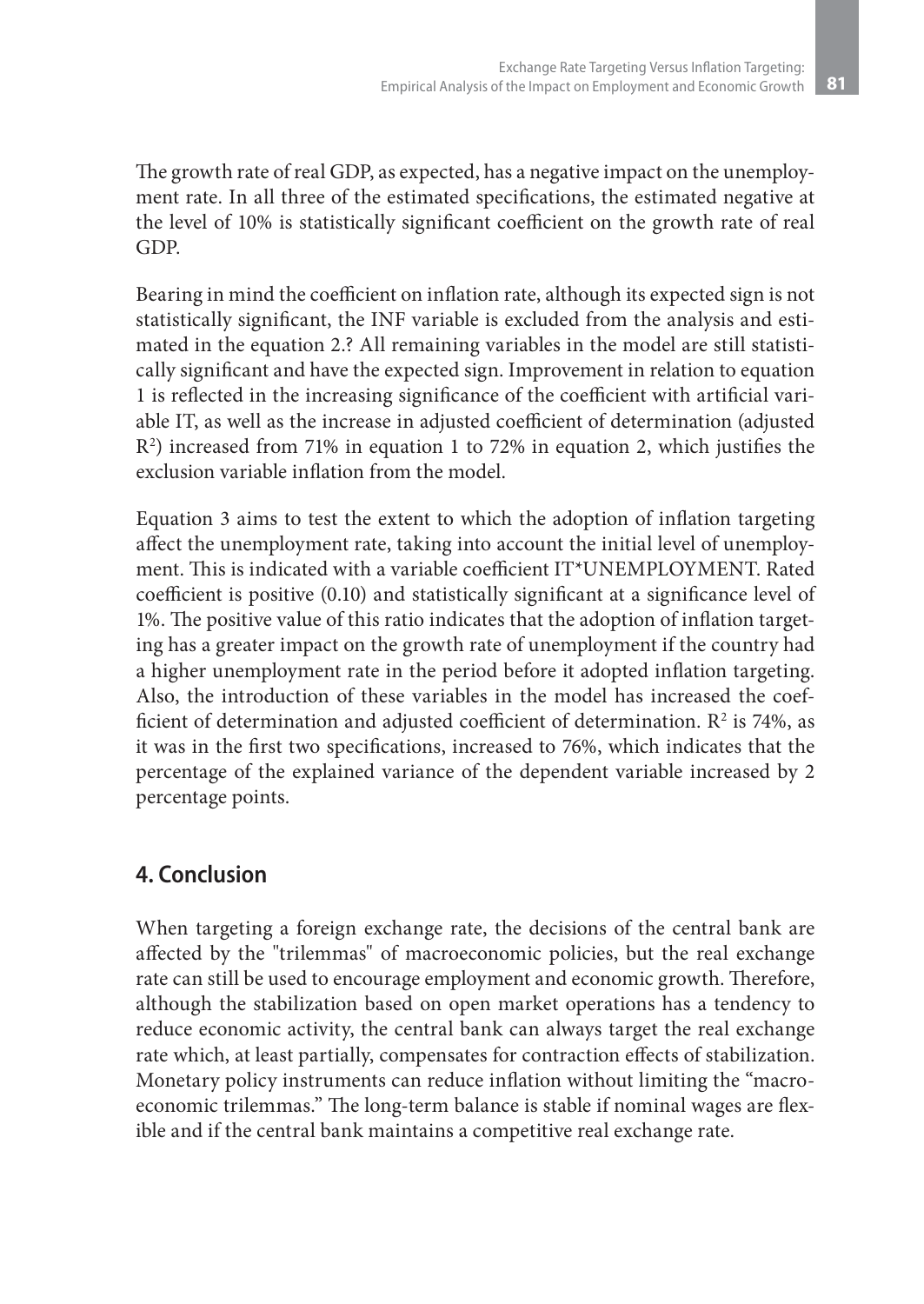Exchange rate targeting with the aim of controlling inflation reflects the fact that although the central bank can control the nominal exchange rate, the market and fiscal policy determine the real exchange rate. If the balance of payments factors require the appreciation of the real exchange rate, it will be achieved through inflation, unless the appreciation of the nominal exchange rate is permitted. The main advantage of a flexible exchange rate target is the ability to absorb and mitigate external shocks (such as changes in oil and food prices) through changing the exchange rate target, rather than through inflation or deflation.

The key question when targeting a foreign exchange rate is on which level the target exchange rate is defined. If the target exchange rate is defined at a level above the equilibrium, the exchange rate will be overestimated, which will inevitably lead to the foreign exchange crisis. If the target exchange rate is defined at a level below the equilibrium, the exchange rate will be understated, which will have positive effects on economic growth and employment, regardless of the slightly higher rate of inflation. A key indicator that needs to determine the level at which the target exchange rate is fixed is the balance of payments and the unemployment rate.

There is a long-term trade-off between the depreciated real exchange rate and inflation, when the real exchange rate is targeted by the policy of accumulation of foreign exchange reserves. Maintaining low inflation in conditions of high unemployment and low economic growth requires a set of adjustments that will further boost recessions and depreciation pressures and deepen the economic cycle.

In achieving the goals of low inflation and maximum economic growth rates, central banks use the interest rate as an instrument of monetary policy. If the sole objective of monetary policy is to reduce inflation fluctuations, then it should respond to economic cycle shocks because the inflation variability partly determined by the variability of output or by a decrease in the yield variability reduces the inflation variability. A higher change in interest rates in response to deviations in output from a potential level reduces variability and output and inflation, but excessive activist monetary policy can increase variability. Trade-off between the variability of output and inflation is convex, i.e. at a relatively high level of inflation variability, the costs of stabilizing the output due to the decrease in inflation variability are small but they grow as variability decreases. Also, a higher credibility of the inflation target reduces the variability of output and inflation.

The central bank seeks to reduce the expected deviation of inflation from target and output from the potential level. Time lag of monetary policy means that the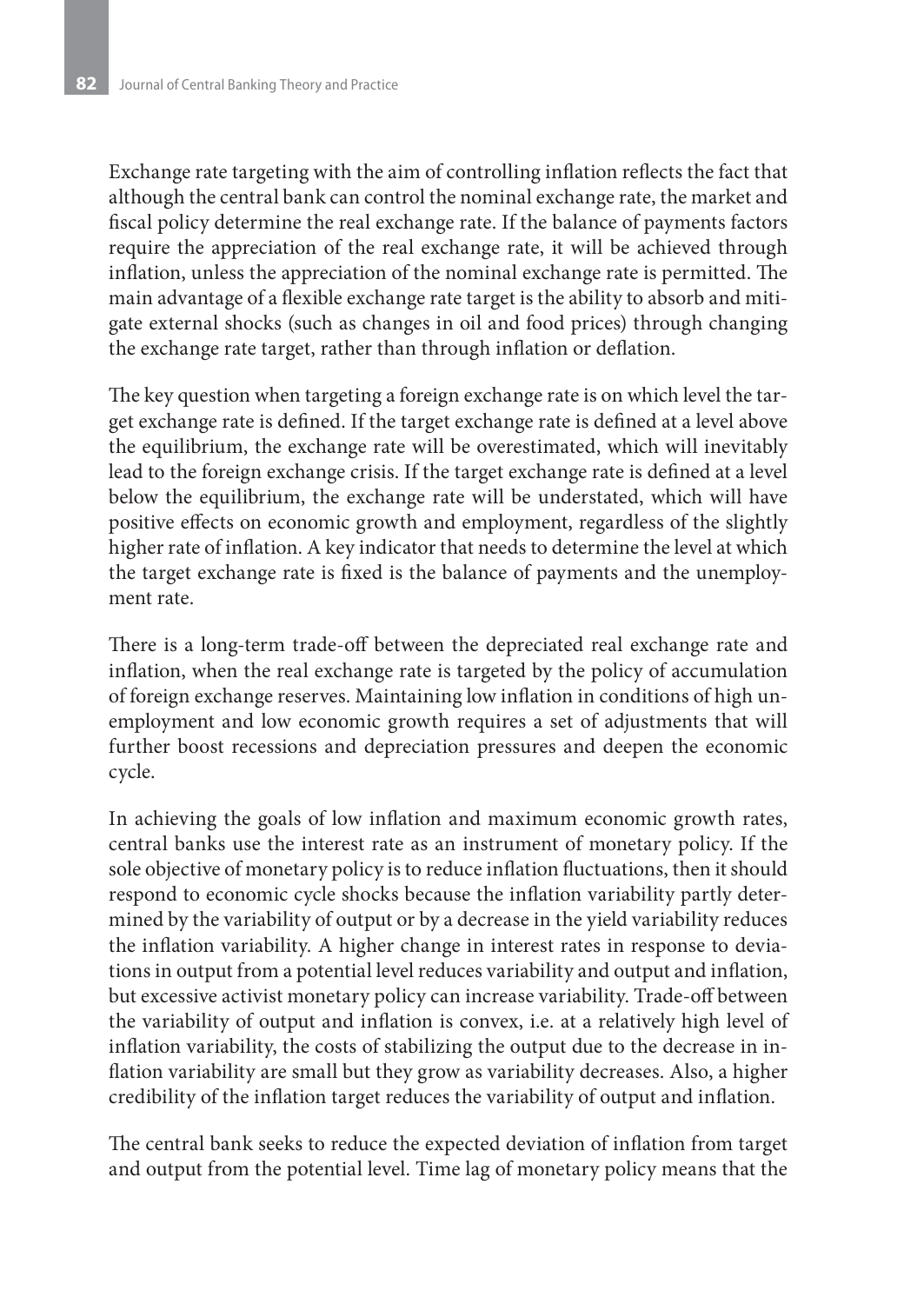current level of economic activity is influenced by the interest rate from the previous years. Interest rate correction has little effect on the variability of output and inflation, but it leads to significantly longer cycles and outputs and inflation.

The main monetary policy instrument used by the central bank to target inflation is the interest rate. In the short term, when the outcome of a shock causes openness, the central bank can allow the adjustment process if shocks do not endanger the achievement of inflation targets, or intervene with monetary policy, i.e. adjust the interest rate if the shocks threaten to achieve an inflation target. If the output gap is generating inflation pressure, the central bank will intervene to keep the output close to the potential level (trend) and inflation within the target or range of targets. Positive shocks will be suppressed by contraction, and negative by expansive monetary policy.

The analysis of the effects of inflation targeting is controversial because the adoption of this monetary strategy has occurred in fairly favourable macroeconomic circumstances characterized by the absence of supply shocks, low budget deficits, and the availability of foreign exchange. The nineties of the last century were generally a stable macroeconomic environment, a "price-prone period" and inflation had a downward trend in many countries, especially developed ones, even before the introduction of inflation targeting. This could have contributed to the effectiveness of inflation targeting in relation to other monetary strategies. In addition, the question is whether systemic risks, volatility and inflation are really reduced by adopting inflation targeting or by a set of "exogenously favourable" factors. Essentially, inflation targeting is not superior to other monetary strategies and is also vulnerable to shocks, as well as exchange rate targeting, in the presence of fiscal domination and imbalance. Numerous empirical results on the performance of inflation targeting occur in a situation where inflation is relatively overwhelming in the whole world. The question is how inflation targeting will progress if world inflation increases considerably. Central banks that do not target inflation have also been successful in achieving and maintaining low inflation. This clearly implies that central banks do not need to adopt inflation targeting to achieve and maintain low inflation.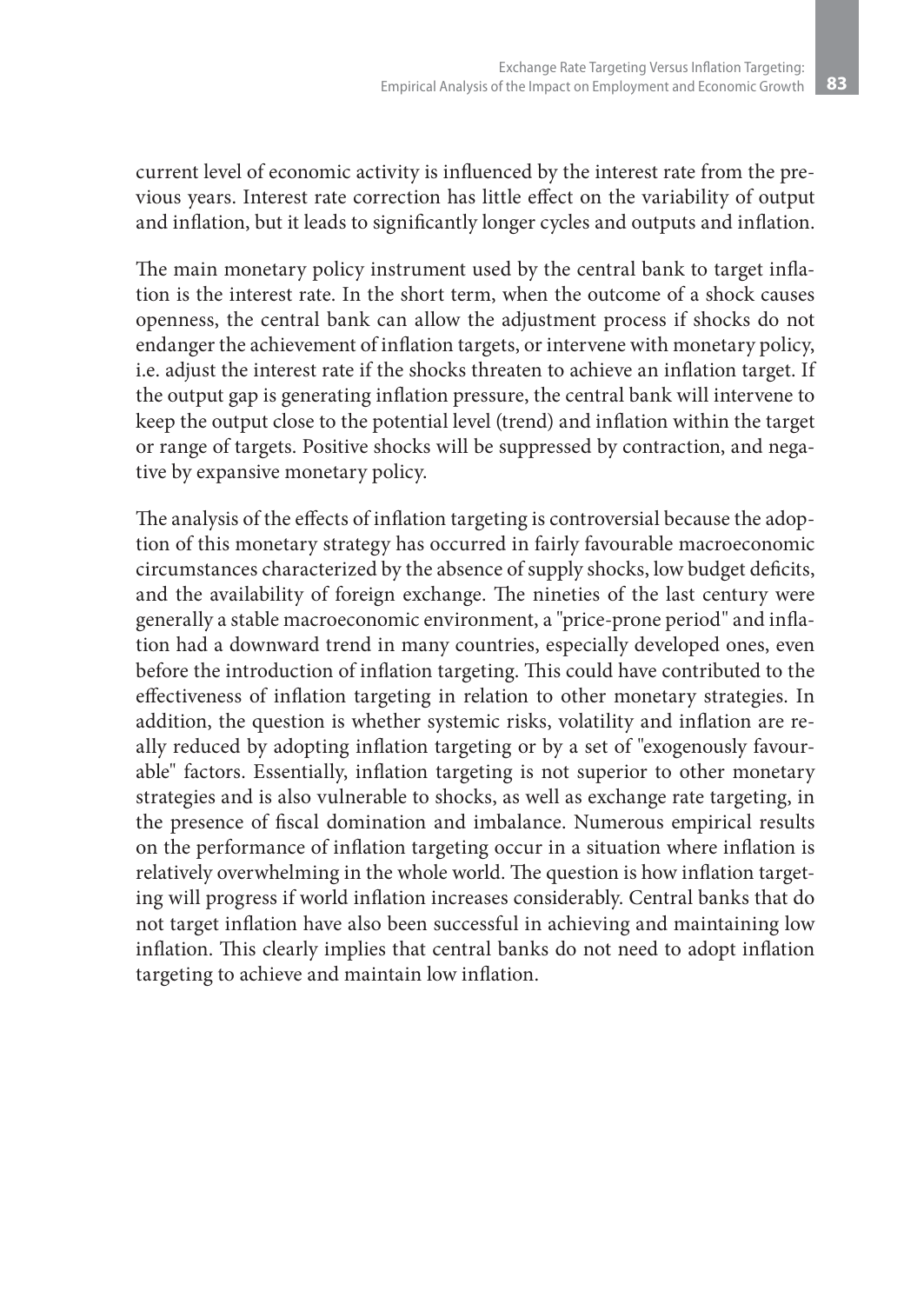#### **References**

- 1. Abu Asab, N., Cuestas, J.,C. and Montagnoli, A. (2018). Inflation targeting or exchange rate targeting: Which framework supports the goal of price stability in emerging market economies? *Sheffield Economic Research Paper Series*.
- 2. Barnebeck Andersen, T., Malchow-Møller, N. and Nordvig, J. (2015). Inflation targeting and macroeconomic performance since the Great Recession. *Oxford Economic Papers*.
- 3. Bhar, R. and Mallik, G. (2013). Inflation uncertainty, growth uncertainty, oil prices, and output growth in the UK. *Empirical Economics*.
- 4. Buut, U. (2018) Inflation Expectations in Turkey: Determinants and Roles in Missing Inflation Targets, *Journal of Central Banking Theory and Practice*, vol 7, no 3, pp 73-90.
- 5. Bussiere, M., Lopez, C. and Tille, C. (2014). Do real exchange rate appreciations matter for growth? Graduate Institute of International and Development Studies, *Working Paper No. 6*., Munich Personal REPEC Arhive.
- 6. Cuestas J.C., Gil-Alana L.A., Taylor K. Inflation convergence in Central and Eastern Europe vs the Eurozone: non-linearities and long memory. (2016). *Scottish Journal of Political Economy*.
- 7. Daboussi, M. O. (2014). Economic performance and inflation targeting in developing economies. *Journal of World Economic Research*.
- 8. Di Nino, V., Eichengreen, B. and Sbracia, M. (2011). Real Exchange Rates, Trade, and Growth: Italy 1861-2011. Bank of Italy Economic History, *Working Papers No. 10*.
- 9. Ehrmann, M. (2015). Targeting Inflation from Below: How Do Inflation Expectations Behave?. *International Journal of Central Banking*, 11 (4)..
- 10. Evans, C.L. (2012). Monetary Policy in a Low Inflation Environment: Developing a State Contingent Price Level Target. *Journal of Money, Credit and Banking*, Vol. 44, No. 2.
- 11. Fabris, N. (2018) Challenges for Modern Monetary Policy, *Journal of Central Banking Theory and Practice*, vol 7, no 2, pp 5-24.
- 12. Fabris, N and Vujanovic, N. (2017) The Impact of Financial Dollarization on Inflation Targeting: Empirical Evidence from Serbia, *Journal of Central Banking Theory and Practice*, vol 6, no 2, pp 23-43.
- 13. Fry-McKibbin, R.A. and Wang, C. (2014). Does Inflation Targeting Outperform Alternative Policies during Global Downturns? *CAMA Working Paper No. 64*.